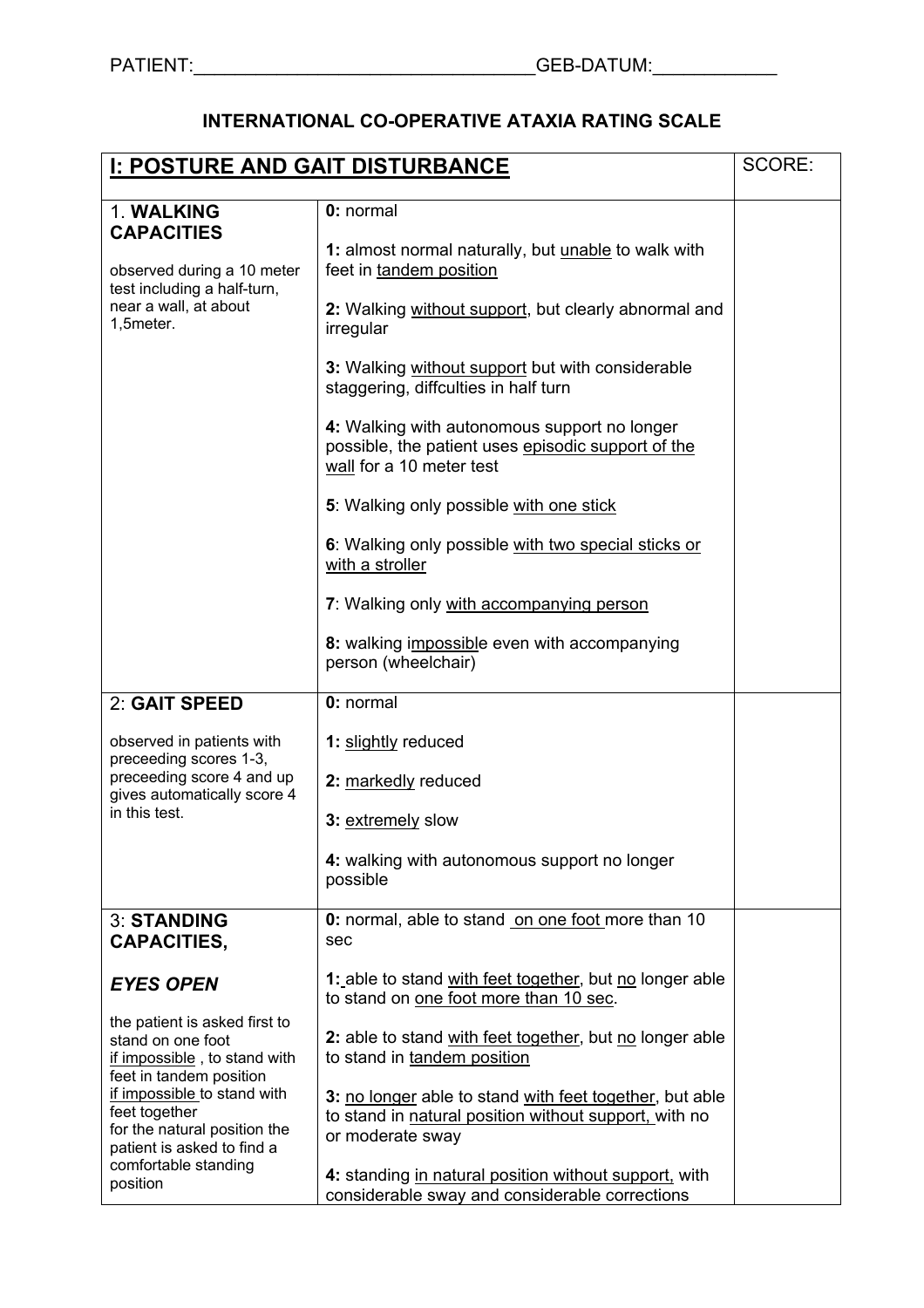|                                                                                                                                                                                                                                 | 5: unable to stand in natural position without strong<br>support of the arms                                                                                          |     |
|---------------------------------------------------------------------------------------------------------------------------------------------------------------------------------------------------------------------------------|-----------------------------------------------------------------------------------------------------------------------------------------------------------------------|-----|
|                                                                                                                                                                                                                                 | 6: unable to stand at all, even with string support of<br>the arms                                                                                                    |     |
| 4: SPREAD OF FEET<br><b>IN NATURAL</b><br><b>POSITION WITHOUT</b><br><b>SUPPORT</b><br><b>EYES OPEN</b><br>the patient is asked to find a<br>comfortable position, then<br>the distance between medial<br>malleoli is measured. | 0: normal <10cm<br>1: slightly enlarged >10cm<br>2: clearly enlarged 25cm < spread < 35cm<br>3: severely enlarged >35cm<br>4: standing in natural position impossible |     |
| <b>5: BODY SWAY WITH</b><br><b>FEET TOGETHER</b>                                                                                                                                                                                | 0: normal<br>1: slightly oscillations                                                                                                                                 |     |
| <b>EYES OPEN</b>                                                                                                                                                                                                                | 2: moderate oscillations (<10cm at the level of head)                                                                                                                 |     |
|                                                                                                                                                                                                                                 | 3: severe oscillations (>10cm at the level of head),<br>threatening the upright position                                                                              |     |
|                                                                                                                                                                                                                                 | 4: immediate falling                                                                                                                                                  |     |
| 6: BODY SWAY WITH<br><b>FEET TOGETHER</b>                                                                                                                                                                                       | 0: normal                                                                                                                                                             |     |
| <b>EYES CLOSED</b>                                                                                                                                                                                                              | 1: slight oscillations<br>2: moderate oscillations (<10cm at the level of head)                                                                                       |     |
|                                                                                                                                                                                                                                 | 3: severe oscillations (>10cm at the level of head),<br>threatening the upright position                                                                              |     |
|                                                                                                                                                                                                                                 | 4: immediate falling                                                                                                                                                  |     |
| 7: QUALITY OF                                                                                                                                                                                                                   | 0: normal                                                                                                                                                             |     |
| <b>SITTING POSITION</b>                                                                                                                                                                                                         | 1: with slight oscillations of the trunk                                                                                                                              |     |
| thighs together, on a hard<br>surface, arms folded                                                                                                                                                                              | 2: with moderate oscillations of the trunk and legs                                                                                                                   |     |
|                                                                                                                                                                                                                                 | 3: with severe dysequilibrium                                                                                                                                         |     |
|                                                                                                                                                                                                                                 | 4: impossible                                                                                                                                                         |     |
|                                                                                                                                                                                                                                 | <b>POSTURE AND GAIT SCORE (STATIC SCORE)</b>                                                                                                                          | 134 |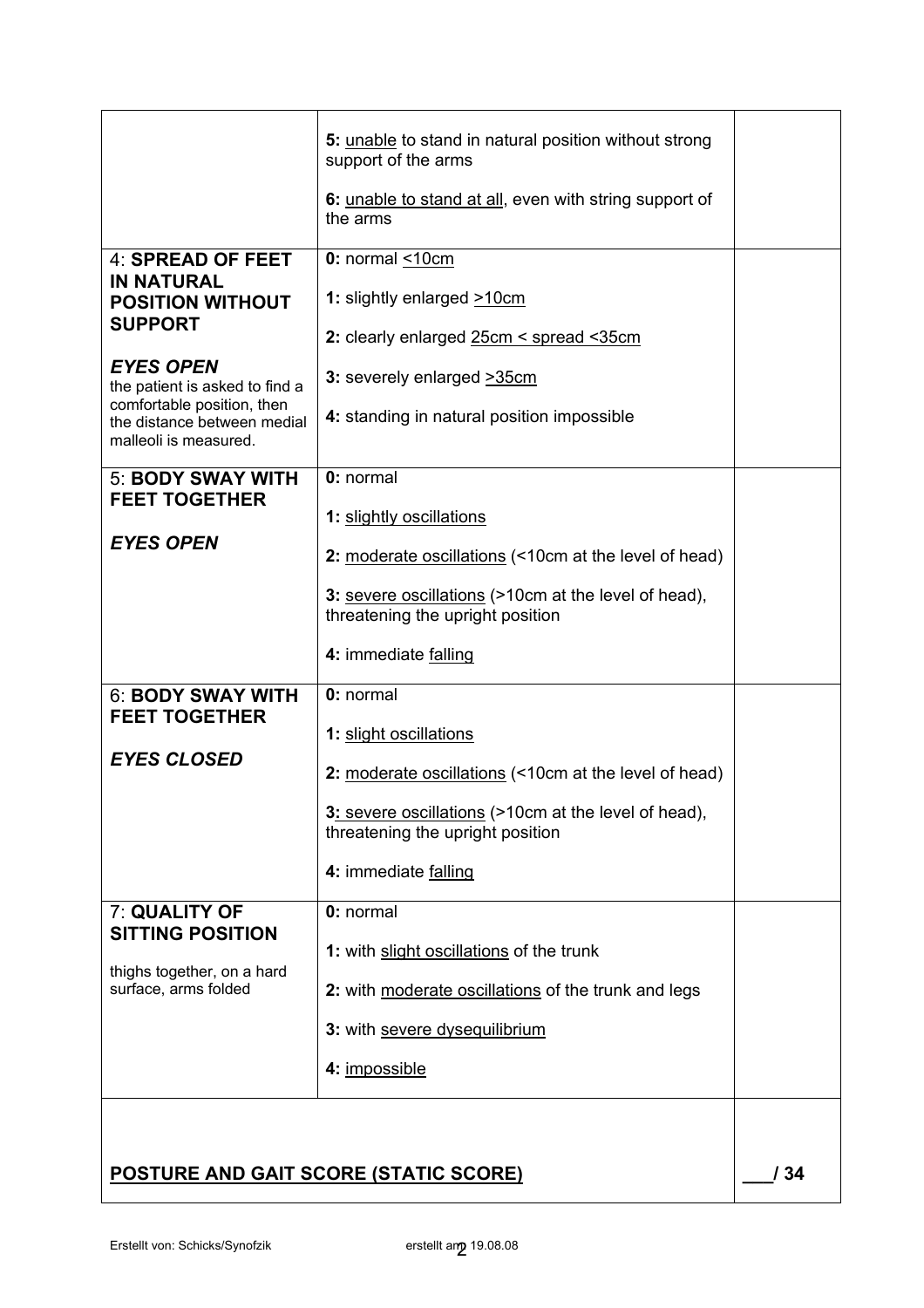| <b>II: KINETIC FUNCTIONS</b>                                                                                                                                                                                                                                                                                                                                                                                                                                                                                                                                                                                                    |                                                                                                                                                                                                                                                                                                                                                          |          |
|---------------------------------------------------------------------------------------------------------------------------------------------------------------------------------------------------------------------------------------------------------------------------------------------------------------------------------------------------------------------------------------------------------------------------------------------------------------------------------------------------------------------------------------------------------------------------------------------------------------------------------|----------------------------------------------------------------------------------------------------------------------------------------------------------------------------------------------------------------------------------------------------------------------------------------------------------------------------------------------------------|----------|
| 8: KNEE-TIBIA TEST<br>decomposition of<br>movement and intention<br>tremor.<br>The test is performed in the<br>supine position, but the head<br>is tilted, so that visual control<br>is possible. The patient is<br>requested to raise one leg<br>and place the heel on the<br>knee, and then slide the heel<br>down the anterior tibial<br>surface of the resting leg<br>towards the ankle. On<br>reaching the ankle joint, the<br>leg is again raised in the air<br>to a height of approximately<br>40 cms and the action is<br>repeated. At least 3<br>movements of each limb<br>must be performed for<br>proper assessment. | 0: normal<br>1: lowering of heel in continuous axis, but the<br>movement is decomposed in several phases,<br>without real jerks, or abnormally slow<br>2: lowering jerkily in the axis<br>3: lowering jerkily with lateral movements<br>4: lowering jerkily with extremely strong lateral<br>movements or test impossible                                | R:<br>L: |
| 9: ACTION TREMOR<br>in the HEEL-TO-KNEE<br><b>Test</b><br>Same test as preceeding<br>one: the action tremor of the<br>heel on the knee is<br>specifically observed when<br>the patient holds the heel on<br>the knee for a few seconds<br>before sliding down the<br>anterior tibial surface: visual<br>control is required                                                                                                                                                                                                                                                                                                     | 0: No trouble<br>1: Tremor stopping immediately when the heel<br>reaches the knee<br>2: Tremor stopping in less than 10 seconds after<br>reaching the knee<br>3: Tremor continuing for more than 10 seconds after<br>reaching the knee<br>4: uninterrupted tremor or test impossible                                                                     | R:<br>L: |
| 10: FINGER-TO-NOSE<br><b>TEST</b><br>decomposition and<br><b>dysmetria</b><br>the subject sits on a chair,<br>the hand is resting on the<br>knee before the beginning of<br>the movement, visual control<br>is required. Three<br>movements of each limb<br>must be performed for<br>proper assessment.                                                                                                                                                                                                                                                                                                                         | 0: no trouble<br>1: Oscillating movement without decomposition of<br>the movement<br><b>2:</b> Segmented movement in more than 2 phases<br>and/or moderate dysmetria in reaching nose<br>3: segmented movement in more than 2 phases and<br>/or considerable dysmetria in reaching nose<br>4: Dysmetria preventing the patient from reaching<br>the nose | R:<br>L: |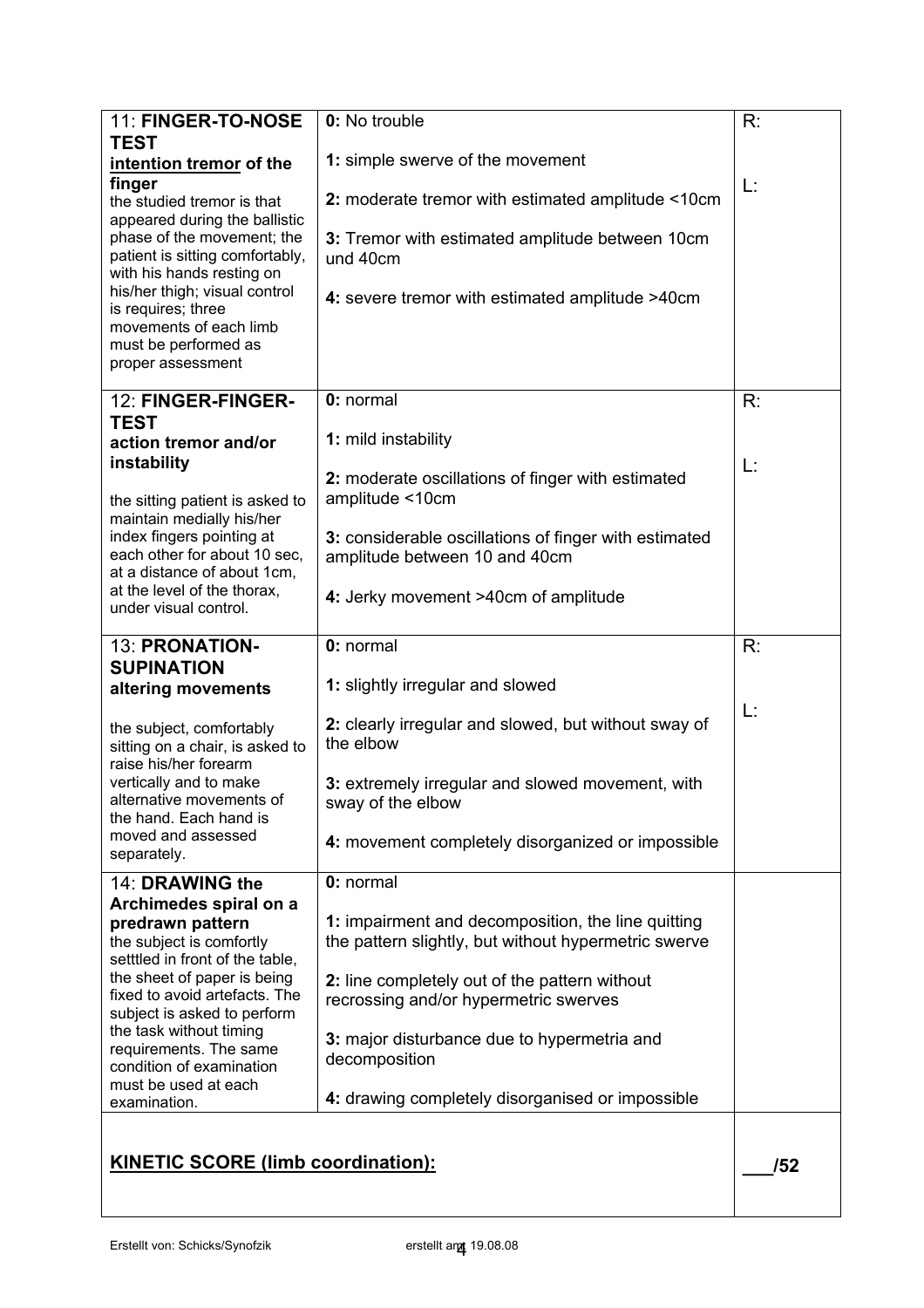